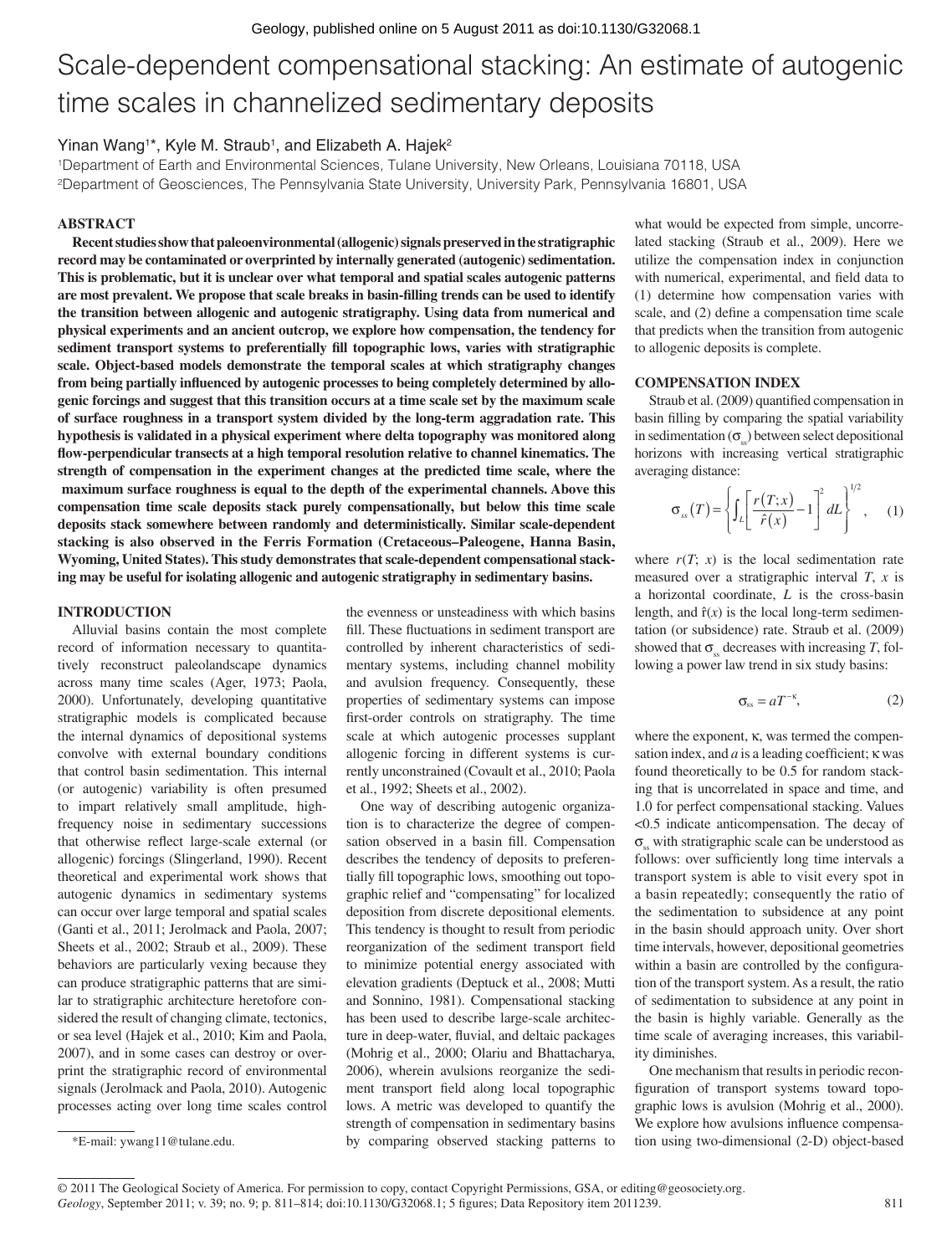stacking models. We model basin filling with discrete triangular elements that are meant to represent channel or lobe deposits. During each time step one element is deposited in the basin while the subsidence is set to balance mean basin aggradation. An approximation of the avulsion process is modeled by placing channel elements with the following rules. At every *n*th time step during basin filling, the active channel relocates to the absolute topographic low in the model domain. For all other time steps deposition follows a random walk with elements moving one channel width left or right of the previous element. Figure 1 shows a sample stratigraphic section generated by this model and the corresponding plot of  $\sigma_{ss}$  as a function of *T*. We identify two regimes in the plot of  $\sigma_{\rm s}$ versus *T* where (1) κ increases from a value of 0.28–1.0 and (2)  $\kappa$  = 1.0.

The time scale at which  $\kappa$  first reaches unity represents a shift from stratigraphy that partially records stochastic autogenic processes to stratigraphy determined purely by regional sediment supply and accommodation. We hypothesize that this transition occurs at the time necessary to generate a deposit with a mean thickness equal to the maximum topographic relief on the transport system at any time. We therefore define a compensation time scale  $(T_c)$  as:



**Figure 1. A: Output from object-based stacking model. Deposits of single color represent deposition between avulsion events. In this model avulsion occurs every 30 time steps. B: Over short time scales, depositional elements cluster to form anticompensationally stacked deposits, while over long time inter**vals, above  $T_c$ , deposits stack in purely com**pensational manner (see text). Error bars represent geometric standard deviation.**

$$
T_{\rm C} = \frac{l}{r},\tag{3}
$$

where  $l$  is a roughness length scale and  $\bar{r}$  is the basin-wide long-term sedimentation (or subsidence) rate. In our numerical models *l* represents the maximum amount of topographic mounding that occurs between the avulsions, which occur at every *n*th time step; Equation 3 correctly predicts the change from stochastic to deterministic dynamics.

#### **EXPERIMENTAL STRATIGRAPHY**

In order to test this model, we conducted an experiment, Tulane Delta Basin 10−1, (TDB 10–1), in order to obtain a time series of topographic evolution and resulting stratigraphy of a fluvial deltaic system at time scales above and below  $T_c$ . The experimental basin, located at Tulane University, is 4.2 m long, 2.8 m wide, and 0.65 m deep and is used to build physical stratigraphy (Fig. 2). During TDB 10–1 constant supplies of water and sediment were delivered to the basin, producing a delta that covered the width of the basin and extended 3.1 m from source to shoreline. Long-term aggradation was promoted by a steady base-level rise with a constant rate ( $\bar{r}$  = 5 mm/hr) equal to the sediment discharge  $(Q_s)$  divided by the fluvial system plan-view area (for further details on experiment see the GSA Data Repository<sup>1</sup>). Topography was monitored at 2 min intervals along three flow-perpendicular transects located 1.6 m, 2.1 m, and 2.6 m from the infeed point. Topography on these transects was measured every 1 mm across the basin with a vertical resolution of 0.5 mm (Fig. 2C).

We calculated  $\sigma_{\rm s}$  at each topographic transect for every possible pairwise combination of topographic surveys, allowing us to define the decay of  $\sigma_{\rm ss}$  over time windows of 2–1000 min (Figs. 3A–3C). During the experiment the maximum roughness on the transport system was associated with channels that had depths between 10 and 14 mm. As such we calculate  $T_c$  with Equation 3, where *l* represents the maximum depth of channels along a given topographic transect. This process resulted in predictions of  $T_c$  between 120 and 168 min. Our  $T_c$ values are in good agreement with the location of sharp inflections in plots of  $\sigma_{\rm ss}$  as a function of *T* where κ values shift from 0.55–0.7 below  $T_c$  to 1.0 above  $T_c$ .

The degree of age control associated with natural basins is always less than what can be achieved in laboratory experiments. The com-



**Figure 2. A: Schematic diagram of Tulane Delta Basin facility. Positions of topographic transects in TDB-10–1 experiment**  are indicated by black dashed lines on flu**vial surface. Note that base-level control is in opposite corner of basin from infeed point. B: Photograph of active delta top at 10.2 h run time. C: Synthetic stratigraphy for proximal laser transect generated through**  stacked delta-top profiles with topography **clipped to account for sediment removed during erosional events.**

pensation index proposed by Straub et al. (2009) is constructed using plots of  $\sigma_{\rm s}$  against the measurement window in time. Here we demonstrate that the measurement window can also be spatial, namely the average thickness of deposit between two stratigraphic surfaces. Comparison of  $\sigma_{\rm ss}$  for this experiment shows a good match between κ calculated in time and space (Fig. 3D). This indicates that stratigraphic horizons may be used in place of timelines for analysis of deposits lacking adequate age control.

#### **FIELD STRATIGRAPY**

Previous studies that investigated the decay of  $\sigma$ <sub>ss</sub> with scale examined either experimental systems or stratigraphy imaged in industrygrade seismic data (Lyons, 2004; Sheets et al., 2002; Straub et al., 2009). Unfortunately,

<sup>1</sup> GSA Data Repository item 2011239, experimental methods and a movie of the experiment between run hours 70 and 79 (Video DR1), is available online at www.geosociety.org/pubs/ft2011.htm, or on request from editing@geosociety.org or Documents Secretary, GSA, P.O. Box 9140, Boulder, CO 80301, USA.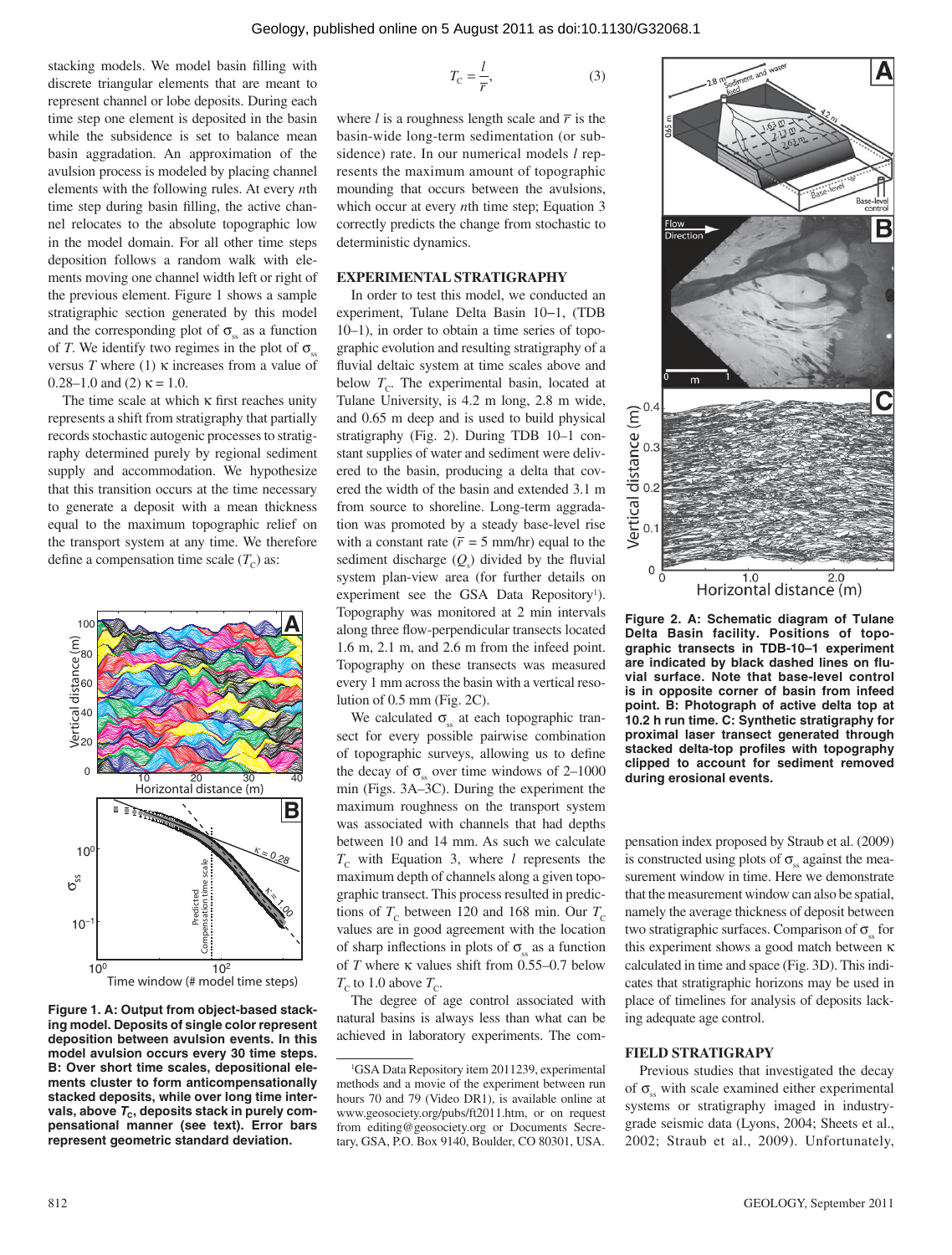

**Figure 3. A–C:** σ**ss decays in the time domain as a power law for the three laser locations with** κ < 0.7 beneath  $T_c$  and  $κ \approx 1.0$  above  $T_c$  (see text). Trend lines and associated κ values represent best-fit linear regression to log-log data with data in each plot separated into two **segments at** *T***C. D:** σ**ss decays in space domain as power law with nearly identical values of** κ **as found in time domain. Error bars represent geometric standard deviation.**

industry-grade seismic data resolution is such that  $\sigma_{ss}$  cannot be measured for deposits with mean thicknesses <~20 m, a thickness of similar magnitude to many channel depths. Therefore, scale dependence in compensation set by channel dynamics cannot be examined with these field data sets. To examine this problem in field stratigraphy, we use an outcrop-based study where stratigraphic architecture can be mapped above and below the scale of individual channel bodies.

The Late Cretaceous–Paleogene Ferris Formation was deposited by a rapidly aggrading fluvial system in southeast Wyoming during the early Laramide orogeny (Eberle and Lillegraven, 1998). In the study area the Ferris Formation dips  $\sim 80^\circ$  S (Fig. 4), exposing a basin cross section nearly orthogonal to paleoflow direction. The unit exhibits well-developed stratigraphic organization (Figs. 4C and 4D) where clusters of closely spaced channel bodies are separated from each other by mudstonedominated intervals. This clustered pattern is observable throughout the outcrop belt, which extends several kilometers beyond the mapped study area. Channel bodies mapped in the

field are between 1 and 10 m thick and can be tracked laterally into their contemporaneous floodplain deposits.

The distribution of channel deposits at this field site was shown to be statistically clustered (Hajek et al., 2010). No evidence for external controls on the spacing of channels was found within the outcrop (Hajek, 2009), and this pattern is interpreted to indicate autogenic avulsion behavior, similar to that found by Jerolmack and Paola (2007). To quantify the decay of  $\sigma_{\rm ss}$ for the Ferris Formation, stratigraphic horizons that we infer as pseudo time horizons were mapped based on the stratigraphic order of channels (Fig. 4E). These horizons track the basal scour surfaces of channels up the flanks of channel bodies and extend laterally into presumed contemporaneous floodplain deposits. As seen in the model and experiment,  $\sigma_{ss}$ versus stratigraphic thickness calculated for this data set shows two regimes, where: (1) κ steadily increases from a value of 0.5–1.0, and (2)  $\kappa$  is constant and equal to 1.0 (Fig. 5). We note that the transition to pure compensation is complete for basin-wide deposits with mean thicknesses >40 m. This thickness is four times greater than the maximum thickness of channel bodies at this site.

#### **DISCUSSION**

In the experimental and field basins analyzed in this study we find that the strength of compensation is scale dependent. For these two case studies κ increases with stratigraphic scale until saturating at a value of 1.0. In the laboratory experiment, where we can link surface dynamics directly to the architecture of preserved stratigraphy, the time scale at which these systems transition to pure compensation ( $\kappa = 1.0$ ) is correctly predicted by Equation 3. This result has implications for stratigraphic architecture and our ability to invert stratigraphy for paleoenvironmental



**Figure 4. A: Location map of study area (after Eberle and Lillegraven, 1998) showing greater Hanna Basin (gray) and major structures and uplifts (crosses). ID—Idaho; WY—Wyoming; UT—Utah; SD—South Dakota; NB—Nebraska; CO—Colorado. B: Field photo of Ferris Formation; strata dip 80° (to right) and sandstone channel deposits stand out in relief against more heavily weathered overbank mudstones. C: Air photo** of study area showing cross section of Ferris Formation exposed across land surface. Average paleoflow direction is into photo. Channel**belt sandstones are visible as white elongate bodies. D: Channel sand bodies (black) from C mapped with differential global positioning system. Centroids of these bodies were used for clustering analysis. E: Pseudohorizons used for compensation analysis follow mean base**  of each sand body and extend laterally away from sand body into floodplain deposits. Vertical exaggeration is ~2.5.